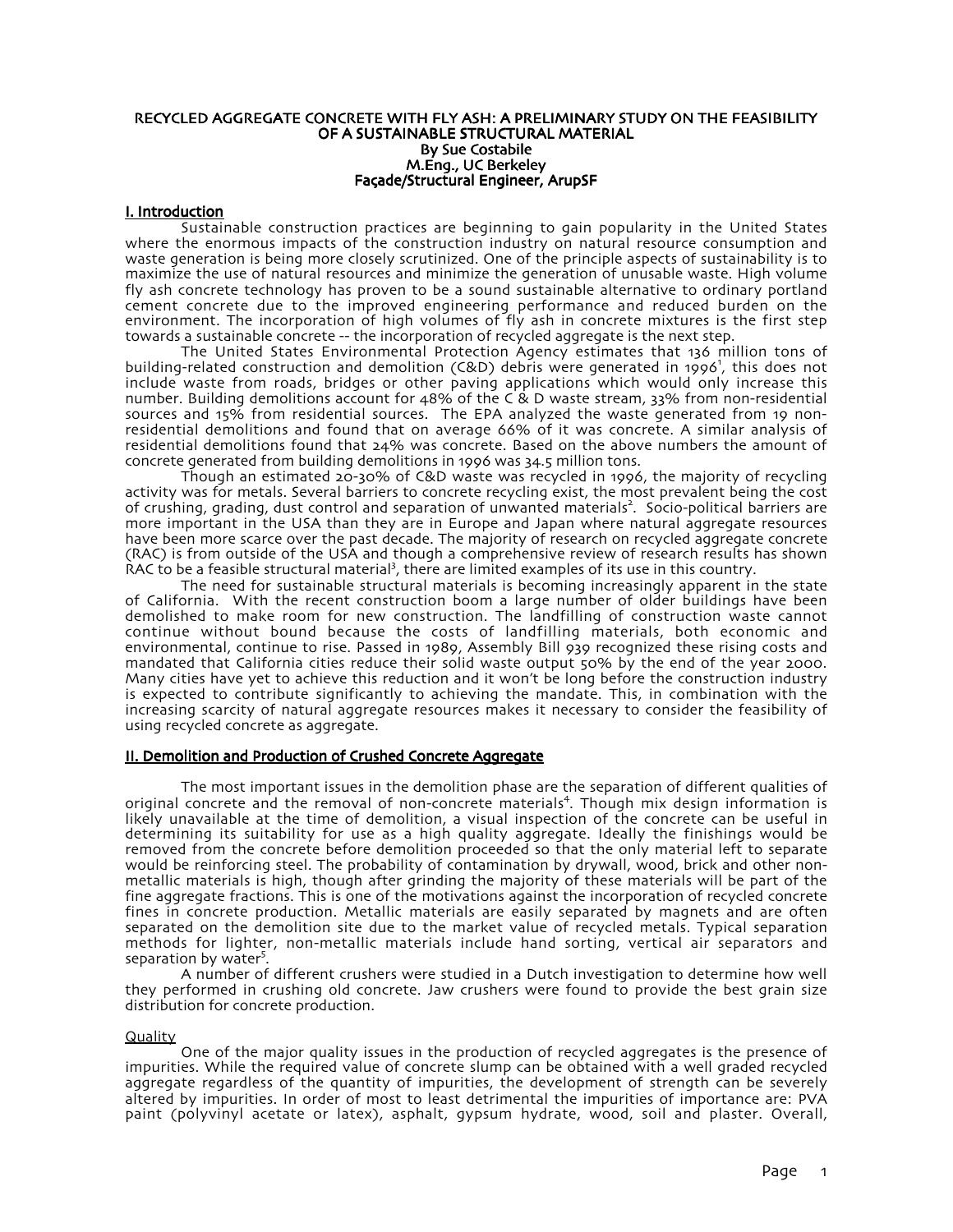aggregates made from raw materials which contain at least 95% concrete will usually be clean enough to meet specifications without being washed.

The amount of attached mortar varies depending on the size fraction of the aggregate and tends to increase with decreasing particle size. Original concrete quality has much less effect on the amount of attached mortar than the particle size does. The amount of attached mortar for the  $5/8$ " to  $1.1/4''$  size fractions is typically between 20 and 30% by weight. This means that recycled aggregate batched by volume will contain significantly less actual rock than a comparable volume of virgin aggregate. This leads to reduced elastic modulus and increased drying shrinkage.

# Physical Characteristics

Absorption and density of recycled concrete aggregates are directly related to the amount of attached mortar, and therefore change with particle size. The density of recycled aggregates is generally between 145 and 155 lb/ft<sup>3</sup>. Absorption of recycled aggregates is typically much higher than that of virgin aggregates and is the most significant difference in physical properties between the two. Absorption of the coarse fractions is generally in the range of 4 to 7%, while the fine fractions tend to absorb significantly more water, typically between 8 and 12%. Japanese proposed standards for the use of recycled concrete aggregates limit the absorption of coarse and fine particles to 7 and 13% respectively<sup>6</sup>. Several studies on the Los Angeles Abrasion loss characteristics have shown that all but the poorest quality recycled aggregates meet the ASTM and British Standard 882 requirements.

## **III. Background on Engineering Properties**

A review of available literature on recycled aggregate concrete (RAC) was undertaken to establish the current state of knowledge. There were no available publications on the use of the high volume fly ash system in conjunction with recycled aggregate, thus the following summary is for 100% portland cement RAC.

## Mechanical Properties

## Compressive Strength

The compressive strength of recycled aggregate concrete (RAC) is generally thought to be lower than that of natural aggregate concrete (NAC). Many researchers have tested RAC in comparison to the original concrete that the aggregate was made from and found strength<br>reductions to be between 8 and 24%, though the average reduction was 10%<sup>7</sup>. Other studies found no reduction in strength and in some cases even an increase in strength <sup>8,9</sup>. Typical conclusions for strengths up to 30 MPa (4400 psi) are that the use of recycled coarse aggregate has a minor effect on strength but as design strength increases, strength reductions up to about 10% are seen; for recycled fine aggregates the effects are amplified.

Kikuchi et al. studied 84 types of recycled aggregate concrete and concluded that RAC showed a linear increase in strength with decreasing water-cement ratio up to strengths of 70 MPa (11,700 psi) and that the strengths were of the same quality as the original concretes. The only observed influence of water-cement ratio of original concrete on RAC strength was when very low strength original concretes were used<sup>10</sup>

The problem with this approach to strength comparison is that the original concrete strength must be known. This is impractical when considering the large scale production of recycled aggregates from various sources. It is more important to compare a typical sample of recycled aggregate with a typical sample of natural aggregate in comparable mix designs (with the same water-cement and coarse-fine aggregate ratios). What is necessary to learn is whether or not RAC can reach satisfactory compressive strengths for structural applications, which almost every one of theses studies has shown but few of them have emphasized. Early studies by Malhotra<sup>11</sup> concluded that satisfactory concrete can be made with recycled aggregates and that any strength reductions could be accounted for in mix proportions. A study by Limbachiya et al. found the ceiling strength of RAC to be about  $75$  MPa ( $11,000$ psi).

## Tensile Strength

There is significantly less data on the tensile strength of RAC. Results from a US study of recycling highway pavements found that splitting tensile strengths of several types of RAC made from two different pavements were consistently the same as or greater than the tensile strength of the control experiments which used crushed limestone<sup>12</sup>.

## Elastic Modulus, Creep and Drying Shrinkage

Due to the comparatively low modulus of elasticity of the attached mortar, the modulus of elasticity of RAC is always lower than that of NAC. Most researchers report a 15% reduction in elastic modulus when either recycled fines or recycled coarse aggregates are used. The use of both recycled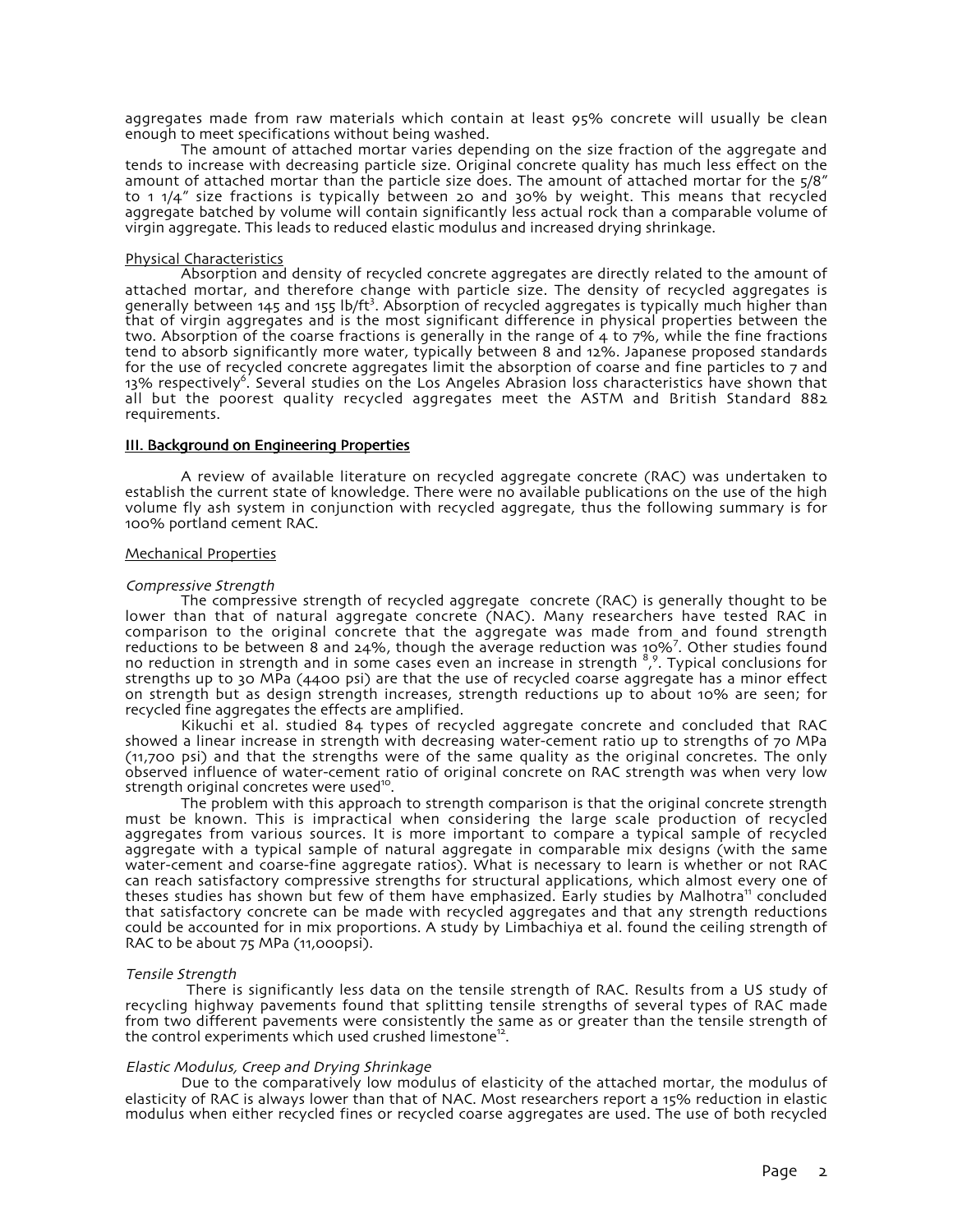fines and recycled coarse aggregates will reduce the modulus further, as will decreasing aggregate quality $^{13}$ .

Since creep of concrete is proportional to the amount of mortar in the hardened material it is not surprising that RAC has a higher creep than NAC. Several researchers have found creep to be 25 to 50% higher in recycled coarse aggregate concretes, and a further increase due to the incorporation of fines can be expected<sup>14</sup>. Drying shrinkage is similarly affected and has generally been found to be anywhere from 20 to 100% more for RAC compared with NAC.

# **Durability**

A few researchers have concluded that reinforcement in RAC may corrode faster than in conventional concrete, however the most important factors remain to be the water-cement ratio, cement content and depth of cover. The corrosion rate appears unaffected by the type of aggregate once corrosion has started.

A research program conducted on recycled ASR affected highway pavement from Wyoming<sup>15</sup> studied concrete mixtures with low alkali cement  $(\langle 0.60\% \rangle)$ , 20% fly ash and crushed limestone in addition to the affected aggregate. Recycled coarse aggregate comprised 65% of total coarse content and recycled fines 22% of total fines content. These RAC samples were compared to samples containing the original aggregate and the expansion according to ASTM 1260 was 11% lower for the RAC.

# Properties of Fresh Concrete

The general consensus on the properties of fresh RAC are: 1) concretes made with recycled coarse aggregates require approximately 5% more water to achieve the same workability as NACs due to the surface texture and angularity; 2) the addition of recycled fines increases the water requirement to 15% more than a NAC; 3) pre-soaking of recycled aggregates can help workability and reduce the accelerated setting times and rapid slump losses experienced with dry recycled aggregates; 4) RAC mixtures using more than 50% recycled coarse or 30% recycled fines tend to be harsh and have lower cohesiveness than NAC mixtures

One researcher found that the addition of fly ash and superplasticizer could overcome the increased harshness and reduced cohesiveness of a typical RAC mixture<sup>16</sup>. Other researchers have noted that the angularity of crushed concrete coarse aggregates contributes significantly to the reduced workability and suggest that careful attention to grading can overcome this<sup> $\bar{\tau}$ </sup>.

# IV. High Volume Fly Ash Recycled Aggregate Concrete

## Experimental Objective

The objective of the following research program was to verify the feasibility of using recycled aggregate in the production of structural concrete in the Bay Area. High volumes of fly ash (50% by weight of total cementitious material) were incorporated into the mix not only for sustainability reasons, but also for the many known benefits that fly ash brings to both fresh and hardened concrete performance. Since the literature review revealed that recycled concretes are generally of a lower quality than their virgin counterparts, it was hoped that the utilization of fly ash would help to offset the inherent disadvantages of using recycled material.

The high volume fly ash system developed by CANMET researchers ahas proven to improve almost every property of both fresh and hardened concrete<sup>18</sup>. Some of the most important benefits of fly ash are better workability, and increased long term strength and durability. A high-volume fly ash mixture reacts more slowly than a 100% portland cement mixture and therefore reduces the amount of thermal cracking, leading to overall durability improvements. The small particle size of fly ash and its natural reaction with the most porous hydration products of hydrated portland cement further improve the concrete quality through increased impermeability. Fresh concrete properties are also improved due to the "ball bearing" effect of the spherical ash particles. These advantages clearly have the potential to make recycled aggregate concrete of a higher quality than what is normally achieved with 100% portland cement mixtures.

The aim was to produce a 4000 psi mix at 28-days. The testing program included compressive strength tests at 2, 5, 7, 28, 56, 90 and 180 days; splitting tension strength tests at 28, 56, 90 and 180 days; static elastic modulus tests at 28, 90 and 180 days; and drying shrinkage measurements up to 56 days. The recycled aggregate was also characterized to determine the density and absorption characteristics.

## Characterization of the Recycled Aggregate

## Source

All crushed concrete aggregate samples were obtained from a local supplier of both natural and recycled crushed rock. The original concrete is largely from building demolition projects in the San Francisco Bay Area. Two qualities of concrete are processed at the site. Visual inspection of the concrete leads to the classification of "high" or "low" quality. Low quality concrete includes very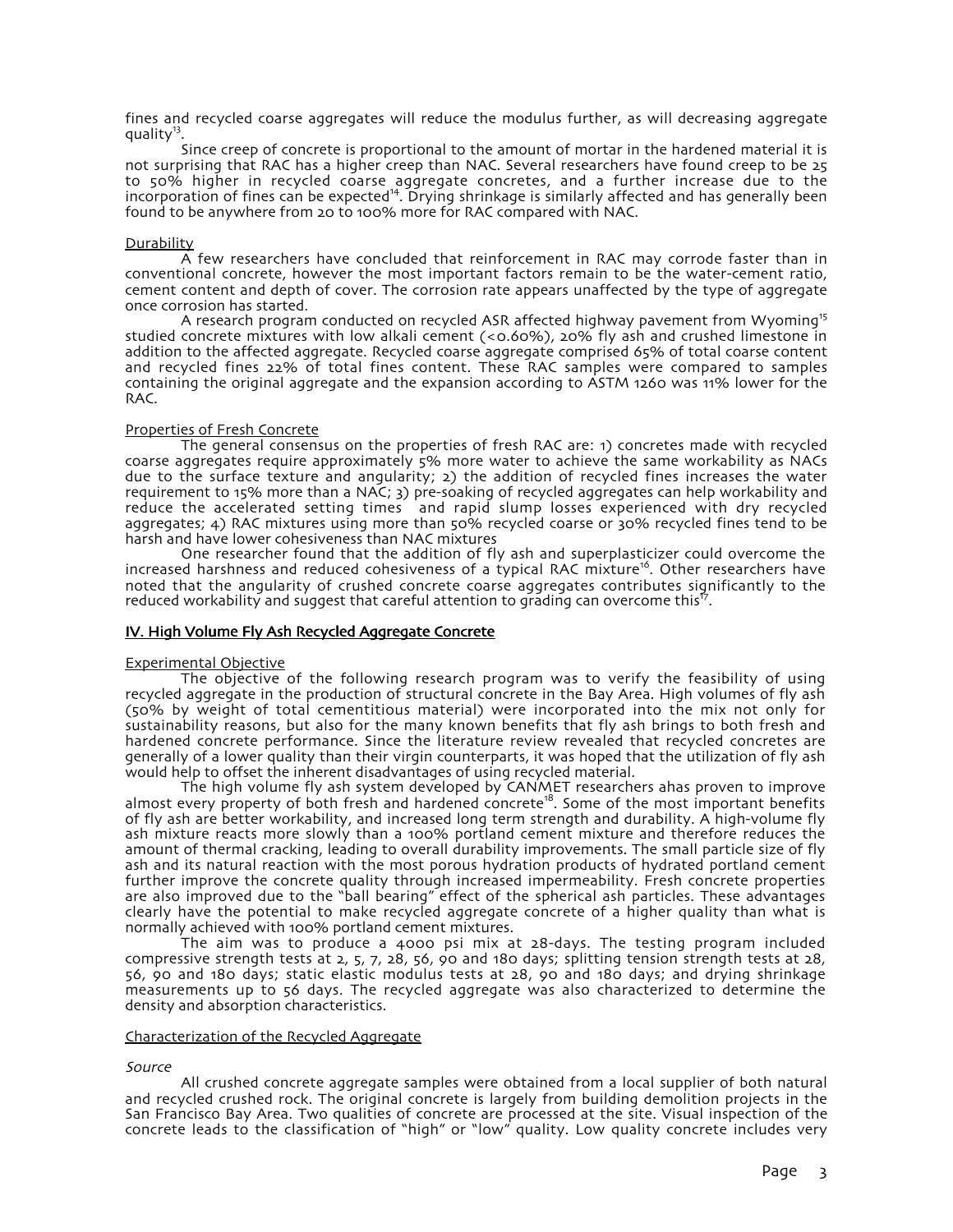porous material and material contaminated by oils, brick or other residues that would be difficult to separate. There are no further procedures for determining the original concrete quality.

The low quality aggregate is stored separately for later processing, or rejected and sent to a landfill depending on the level of contamination. Unwanted materials are manually removed from the high quality concrete, and the material is then conveyed through a series of magnets to remove smaller metallic pieces. Since rebar is easily recycled, it is often separated from the concrete at the demolition site before the concrete is hauled away. Steel collected from incoming concrete is sold to a recycling facility.

A jaw crusher is used to crush the material to a maximum size of  $1''$  and the subsequent material separated for both coarse and fine aggregate applications. The  $1'' \times #8$  coarse aggregate was studied in the following testing program; it is usually sold as base drain rock for pavement applications.

## Physical Characteristics

The crushed concrete aggregate can be categorized into three types: rocks with no visible attached mortar, rocks with some attached mortar, and pieces of mortar which may or may not contain smaller coarse aggregate portions. The BSG (Bulk Specific Gravity) was 14% lower than the virgin aggregate at 2.47 and the absorption was almost four times that of the virgin aggregate at 5%.

## Mix Designs and Mixing Procedures

# Coarse and Fine Aggregates

Final mixes were batched, mixed and initially cured at the Shamrock Materials laboratory in Petaluma, California. The selection of mix proportions was further adjusted based on a successful HVFA mix design that incorporated two sizes of coarse aggregates (see Table). Batching was done by volume, and the lighter unit weight of the recycled aggregate was significant enough to change the mixture proportions by about 150 lbs/yd<sup>3</sup>. The resultant grading of this coarse aggregate blend matched the natural grading of the recycled aggregate very closely so no grading adjustments were made to the recycled aggregate.

Due to the unpredictable nature of the absorptive capacity of the recylced aggregate, the aggregate was presoaked for

| Final Mixture Proportions                                           |             |             |  |
|---------------------------------------------------------------------|-------------|-------------|--|
|                                                                     | NAC         | <b>RAC</b>  |  |
| Cement Content                                                      |             |             |  |
| $lb$ /yd <sup>3</sup> (kg/m <sup>3</sup> )                          | 330 (196)   | 330 (196)   |  |
| Fly Ash Content<br>lb/yd <sup>3</sup> (kg/m <sup>3</sup> )          | 330 (196)   | 330 (196)   |  |
| Coarse Aggregate 1"<br>$1b/yd^3$ (kg/m <sup>3</sup> )               | 1309 (7760) | 1734 (1028) |  |
| Coarse Aggregate 3/8"<br>$1b$ /yd <sup>3</sup> (kg/m <sup>3</sup> ) | 581 (345)   | റ           |  |
| Fine Aggregate<br>$lb$ /yd <sup>3</sup> (kg/m <sup>3</sup> )        | 1201 (712)  | 1201 (712)  |  |
| Actual<br>Water/Cementitious Ratio                                  | 0.36        | 0.36        |  |
| Mid-range Water Reducer<br>oz/cwt                                   | 10          | 10          |  |

24 hours and allowed to dry to SSD conditions in preparation for mixing. Previous research has determined that this contributes to better workability in RAC mixes<sup>19</sup>.

A natural river sand with a fineness modulus of  $2.99$  and two sizes ( $1'' \times #4$  and a  $3/8''$  x  $\#8$ ) of natural crushed coarse aggregates with bulk specific gravity (SSD) of 2.70 were used in the natural aggregate concrete (NAC). The same river sand was used in the recycled aggregate concrete (RAC).

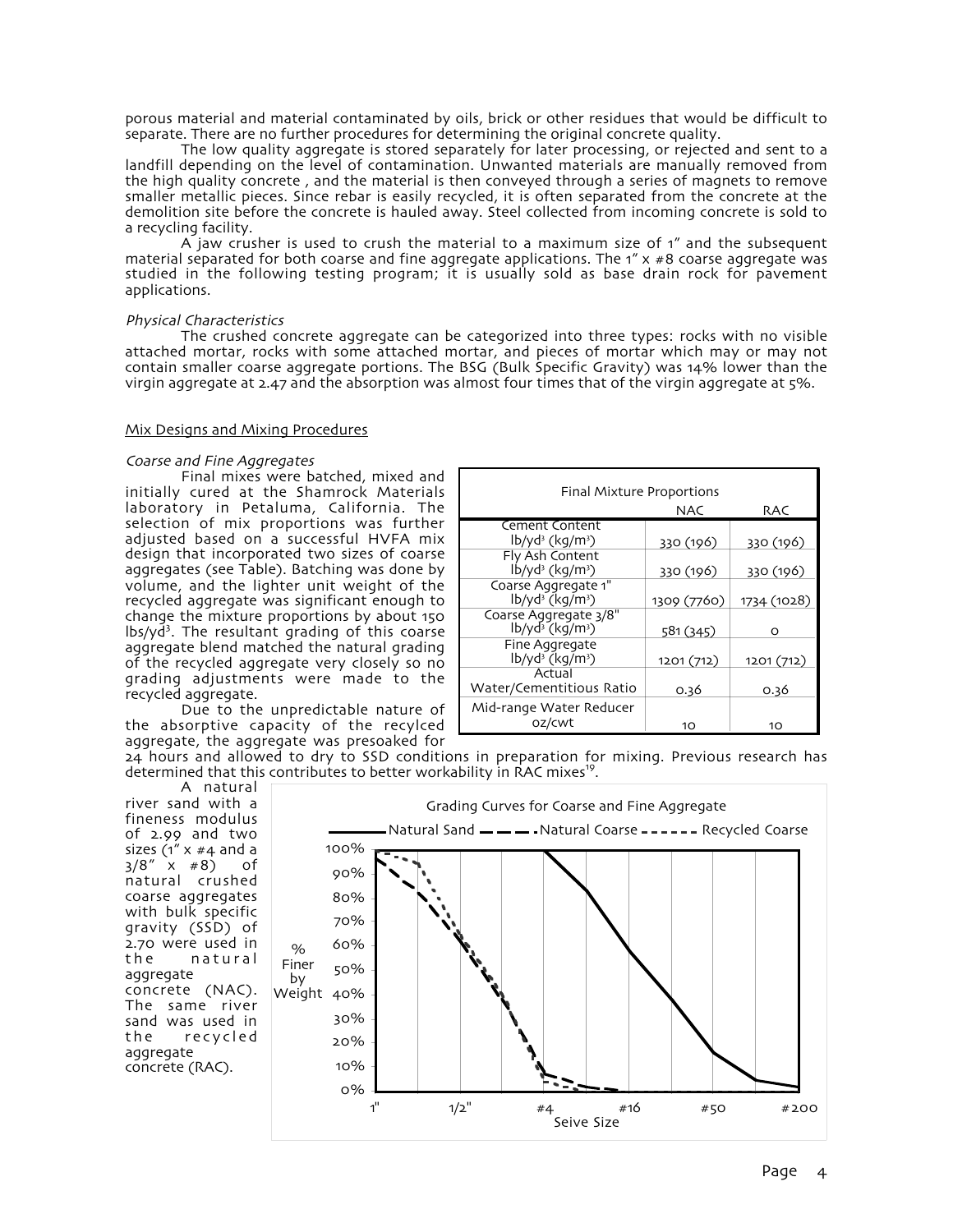## Fly Ash, Cement and Admixtures:

A Class F fly ash with a 26% retained on 325 mesh, specific gravity of 2.11 and loss on iginition of 0.33% was used throughout the experiment. The fly ash contained 61.25% silica,  $24.15\%$ aluminum oxide and 5.15% ferric oxide; available alkalies comprised 0.63%. A Type II (low alkali) Portland cement was used throughout the experiment along with a medium-range water reducer to enhance workability.

# Fresh Concrete Properties

 The properties of fresh concrete were very similar for both the control and experimental mixture, and did not differ significantly amongst the two batches made for each mixture. Consistency and cohesiveness were excellent in all cases and slump ranged from 3.5 to 4" for all four batches. Table 4 summarizes the results. The most significant difference between the two

|                                                           | NAC      | RAC        |
|-----------------------------------------------------------|----------|------------|
| Slump, inches (cm)                                        | 4(10.2)  | 4.25(10.8) |
| Unit Weight<br>$lb$ /yd <sup>3</sup> (kg/m <sup>3</sup> ) | 150 (89) | 138 (82)   |
| Air Content, %                                            |          |            |
| Initial Setting Time<br>hours: minutes                    | 6:11     | 6:38       |
| Temperature, °F (°C)                                      | 16)      | 16         |

mixtures is the reduced unit weight of the RAC which is due to the amount of attached mortar.

## Casting and Curing

Plastic molded 4" x 8" cylinders were cast according to ASTM Standards using the rodding method of compaction. Cylinders were demolded after 48 hours and water cured for 14 days. From then on cylinders were moist cured.

## Properties of Hardened Concrete

## Compressive Strength

Compressive strength was determined according to ASTM C 39 at 2, 5, 7, 28, 56, 90 and 180 days. Figure 6 shows the compressive strength gain for both mixtures.

The strength gain for both mixes is very similar. The maximum difference between the NAC and RAC is 2.5% at 28-days, while later ages show a negligible difference between the two. This differs significantly from many published results that indicate a need to increase cementitious<br>content (or reduce the amount of water) in order to create an RAC with similar strength as an NAC<sup>20</sup>. The observed difference could be attributed to an improvement in the bonding surface between the crushed concrete aggregate and the new cement paste due to the high-volume fly ash system.



Page 5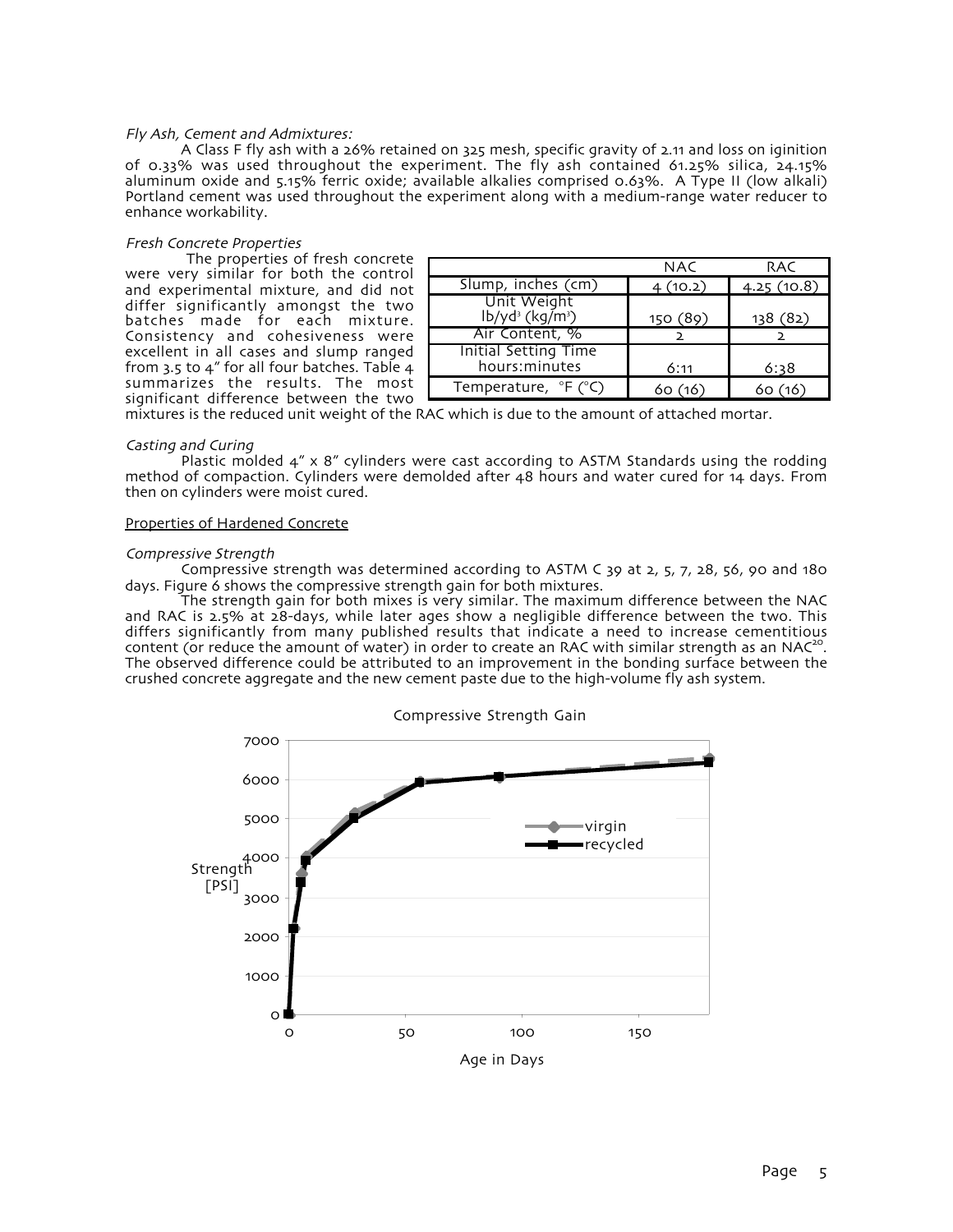## Tensile Strength

Splitting tensile strength was determined according to ASTM C 496 at  $28$ , 56, 90 and 180 days. On average, the tensile strength of the RAC was 8.8% of it's compressive strength, while that of the NAC was 9.3% of it's compressive strength.

A visual analysis of the fractured surfaces of the tension specimens reveal a significantly higher ratio of fractured aggregates to pulled-out aggregates in the RAC specimens compared to the NAC specimens. In general the RAC specimens fractured through all three phases of the concrete: the new mortar, the old mortar and the aggregates. This is in contradiction with results reported by Kawamura and Torii<sup>21</sup> who noticed that most of the fractures occurred within the cement mortar portion of the recycled aggregates. This reveals that the original concrete strength of the recycled aggregate is very good, and may also point to the existence of deformations within the old aggregates due to use, demolition or repeated crushing.

## Elastic Modulus and Drying Shrinkage

The elastic modulus of the NAC and RAC mixtures was determined at  $28$ , 90 and 180 days according to ASTM C 469. At 28 and 90 days, the RAC elastic modulus is 80% of the NAC modulus. At 180 days the RAC modulus in 89% of the NAC modulus. The reduction in elastic modulus is expected due to the reduced stiffness of the recycled aggregate which is approximately 20% old mortar by weight. Thus although the natural aggregate and the recycled aggregate occupied the same volume, the RAC contains only 33% of coarse aggregate by weight while the NAC contains 41.5%. This shows that a significant portion of the recycled aggregate volume is made up of mortar. Perhaps if the recycled aggregate is batched taking into account the attached mortar the elastic modulus would increase, though workability may prohibit this.

Shrinkage of the RAC mixture was 50% higher than that of the NAC at later ages, and even more than that at earlier ages. A higher drying shrinkage is expected due to the decreased modulus of elasticity of the recycled aggregate concrete.

# IV. Standards and Specifications

One of the major issues preventing the use of recycled aggregate in structural concrete is quality control. The governing standards and specifications do not provide limits on impurities likely to be found in demolished concrete.

## ASTM Specifications

Current ASTM Standard C 33 governs the suitability of aggregates for concrete and has included "crushed hydraulic-cement concrete" since 1982. The 1999 Standard has the following note:

"Although crushed hydraulic-cement concrete has been used as an aggregate with reported satisfactory results, its use may require some additional precautions. Mixing water requirements may be increased because of the harshness of the aggregate. Partially deteriorated concrete, used as aggregate, may reduce freeze-thaw resistance, affect air void properties or degrade during handling, mixing or placing. Crushed concrete may have constituents that would be susceptible to alkali-aggregate reactivity or sulfate attack in the new concrete or may bring sulfates, chlorides, or organic material to the new concrete in its pore structure.'

The standard also includes a table of maximum allowable percentages of deleterious substances and physical property requirements for coarse aggregates. A visual inspection of the aggregates revealed that there was less than 2% of unwanted materials, typically a combination of brick, asphalt, metal, glass, and wood. The ASTM table only addresses the contamination of aggregates by "clay lumps and other friable particles", "chert", "coal and lignite" and "material finer than no. 200 sieve". Sieve analysis, after washing of the aggregates, revealed that less than 1% was retained on a no. 200 sieve. The remaining properties of sulfate soundness and abrasion loss were not determined for the experimental sample. This information would ideally be supplied by the aggregate supplier, and the ASTM Standard would be revised to include limits on other contaminants for aggregate from demolished concrete.

## ACI Manual of Concrete Practice 221R, Section 6.5

The ACI statement is encouraging since it recognizes the benefits of using recycled aggregate but it is also mainly concerned with quality:

"...use is very desirable both economically and environmentally, but great caution must be used... Building rubble may contain deleterious amounts of brick, glass, and gypsum, and any recycled concrete may contain reactive or poor quality aggregates or high chloride contents."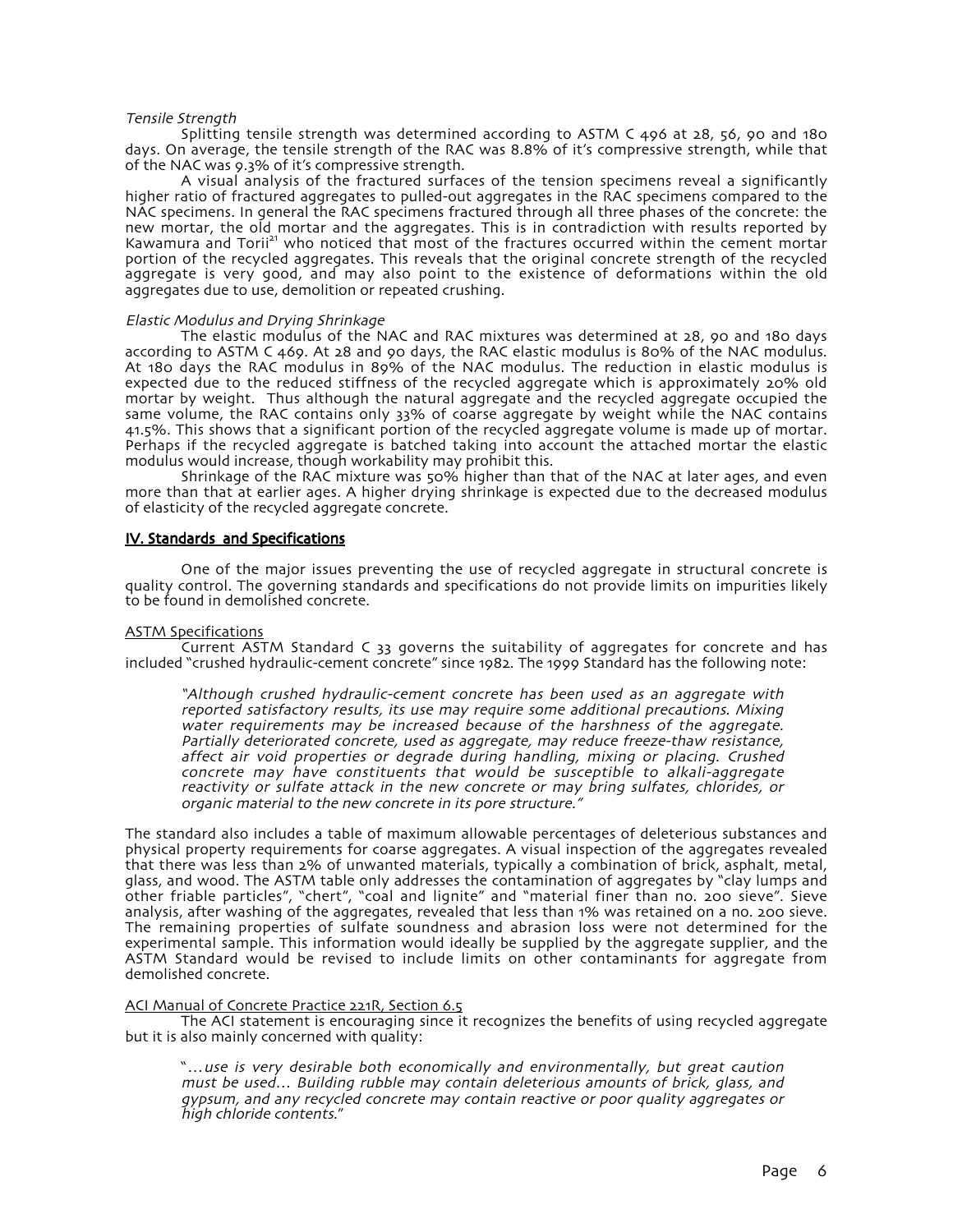The US authorities need to publish more specific quality control guidelines for the suitability of recycled aggregate in concrete. Since there is little published research on the topic it appears that this is an area which could use significant research effort. As it now stands, the use of recycled aggregate in concrete is encouraged but cautioned, which implies that any potential aggregate source would need to undergo fairly extensive testing. This may be prohibitively expensive for some suppliers, especially when the source is continuously changing. The research summarized above demonstrate that a satisfactory quality aggregate can be produced from building demolitions.

# V. Conclusion and Recommendations

The engineering properties of recycled aggregate concrete are not significantly different than those of natural aggregate with regard to compressive and tensile strength. The elastic modulus is between 10 and 20% lower and the shrinkage is about 50% more. The presence of old mortar and the subsequent decrease in actual aggregate content of the RAC mixture is responsible for these differences. Fresh concrete properties are not significantly affected by the use of recycled aggregates.

Results from this testing program do not agree with much of the available literature with respect to the strength, workability and water requirement of the RAC compared to the NAC. The conclusions based on hundreds of tests are that strength is reduced by at least 10%, workability is reduced and water requirement is increased by at least 5%. The discrepancies discovered in the above described mixture are likely due to the incorporation of fly ash and the use of a good quality recycled aggregate. This experimental program should be repeated and expanded to verify these results and explore the use of non pre-soaked aggregates to ease production and the incorporation of higher volumes of recycled aggregate to offset elastic modulus reductions.

The reuse and recycling of waste products is an essential step towards the development of a sustainable future. Considering the magnitude of the construction industry's impact on natural resource use and solid waste production it is imperative that alternatives to virgin materials be explored and incorporated into the building process. With currently available materials in the San Francisco Bay Area it is feasible to produce sustainable concrete, using recycled concrete aggregate in a high-volume fly ash system, which achieves satisfactory mechanical performance. By utilizing crushed concrete and other demolition wastes we can begin to close the natural resource loop of the construction industry, something that the future depends on.

For a more detailed version of this paper please contact sue.costabile@arup.com for an electronic version.